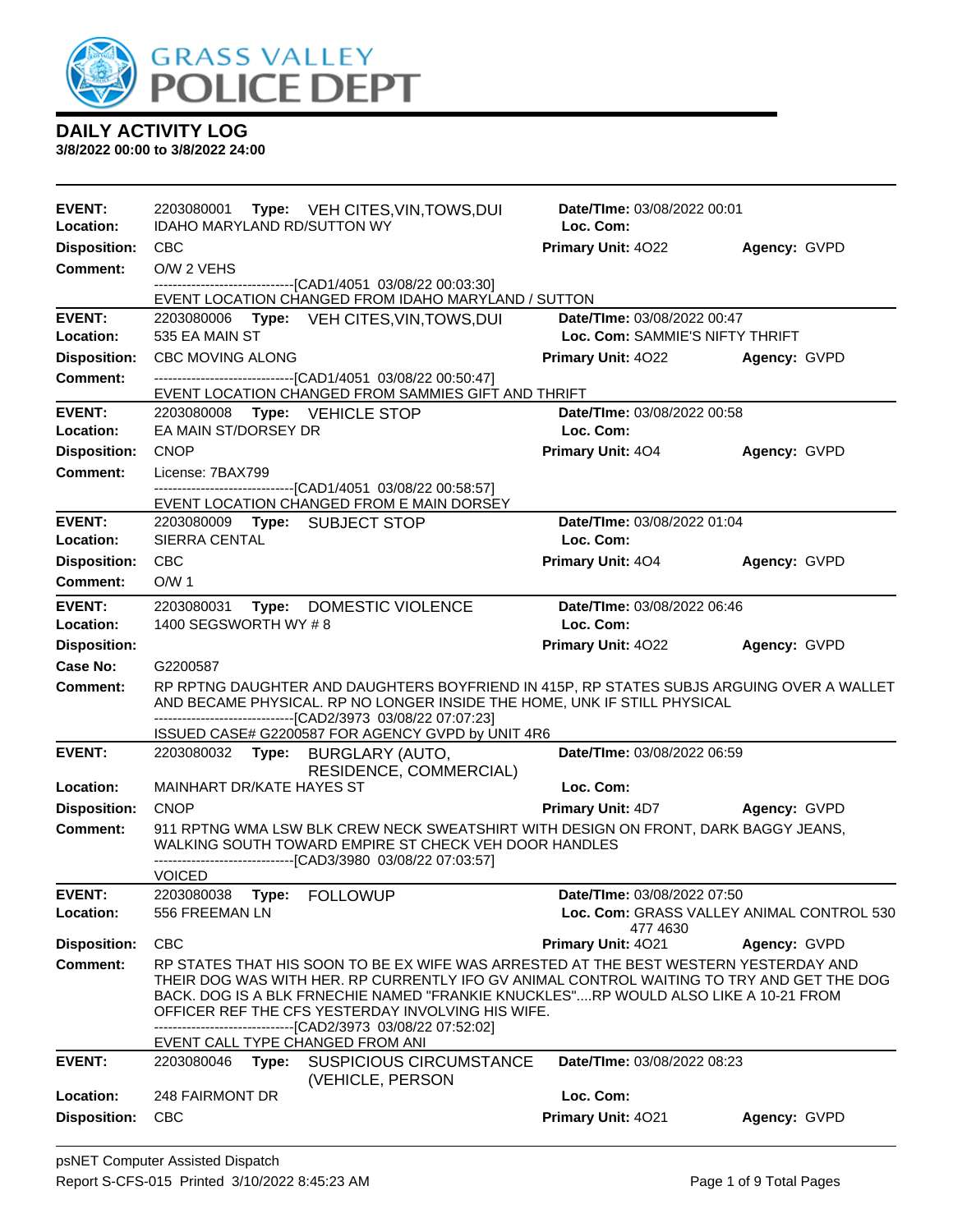

| <b>Comment:</b>                        | RP REQ 10-21 REF SUSP ACTIVITY THAT OCCURED FRIDAY NIGHT AT HIS RESIDENCE.                                                                                                                                                                                           |       |                                                                                                                                                                                                                                                |  |                                                  |              |
|----------------------------------------|----------------------------------------------------------------------------------------------------------------------------------------------------------------------------------------------------------------------------------------------------------------------|-------|------------------------------------------------------------------------------------------------------------------------------------------------------------------------------------------------------------------------------------------------|--|--------------------------------------------------|--------------|
| <b>EVENT:</b>                          | 2203080048<br>Type:                                                                                                                                                                                                                                                  |       | THEFT (GRAND, PETTY, FROM<br><b>MERCHANT</b> )                                                                                                                                                                                                 |  | Date/TIme: 03/08/2022 08:42                      |              |
| Location:                              | 185 E MAIN ST                                                                                                                                                                                                                                                        |       |                                                                                                                                                                                                                                                |  | Loc. Com: GRASS VALLEY POST OFFICE               |              |
| <b>Disposition:</b>                    | CBC RP FOUND HER PURSE                                                                                                                                                                                                                                               |       |                                                                                                                                                                                                                                                |  | Primary Unit: 4021                               | Agency: GVPD |
| Case No:                               | G2200588                                                                                                                                                                                                                                                             |       |                                                                                                                                                                                                                                                |  |                                                  |              |
| <b>Comment:</b>                        | RP STATES WHEN SHE RAN INTO THE POST OFFICE TO GRAB HER MAIL SHE LEFT HER PURSE ON THE<br>SEAT OF HER CAR AND WHEN SHE CAME OUT HER PURSE WAS GONE. OCCURED YESTERDAY IN THE<br>AFTERNOON, REQ 10-21<br>-------------------------------[CAD1/4116 03/08/22 09:13:10] |       |                                                                                                                                                                                                                                                |  |                                                  |              |
|                                        |                                                                                                                                                                                                                                                                      |       | ISSUED CASE# G2200588 FOR AGENCY GVPD by UNIT 4O21                                                                                                                                                                                             |  |                                                  |              |
| <b>EVENT:</b><br>Location:             | 2203080050 Type: FOOT PATROL<br>JNO 672 FREEMAN LN                                                                                                                                                                                                                   |       |                                                                                                                                                                                                                                                |  | Date/TIme: 03/08/2022 08:48<br>Loc. Com:         |              |
| <b>Disposition:</b>                    | <b>CBC UNOCCUPIED</b>                                                                                                                                                                                                                                                |       |                                                                                                                                                                                                                                                |  | Primary Unit: 4017                               | Agency: GVPD |
| <b>Comment:</b>                        |                                                                                                                                                                                                                                                                      |       | BETWEEN LAUNDROMAT AND WOLF CREEK TRAIL IN WOODS, REPORTED CAMPS                                                                                                                                                                               |  |                                                  |              |
| <b>EVENT:</b>                          | 2203080052                                                                                                                                                                                                                                                           |       | Type: CITIZEN ASSIST (CIVIL<br>STANDBY'S, LOCKOUT                                                                                                                                                                                              |  | Date/TIme: 03/08/2022 08:58                      |              |
| Location:                              | 327 RACE ST                                                                                                                                                                                                                                                          |       |                                                                                                                                                                                                                                                |  | Loc. Com:                                        |              |
| <b>Disposition:</b>                    |                                                                                                                                                                                                                                                                      |       |                                                                                                                                                                                                                                                |  | <b>Primary Unit: 4D7</b>                         | Agency: GVPD |
| <b>Comment:</b>                        | RP CALLED REQ TO SPEAK W/4018 REG CIVIL STANDBY, INFORMED RP 4018 NOT AVILABLE AND PROCESS<br>OF CIVIL STANDBY. RP REQ TO SPEAK TO SGT REG HIM COLLECTING PERSONAL BELONGINGS<br>-------------------------------[CAD1/4116 03/08/22 09:00:14]                        |       |                                                                                                                                                                                                                                                |  |                                                  |              |
|                                        | EVENT CALL TYPE CHANGED FROM FU                                                                                                                                                                                                                                      |       | -------------------------------[CAD1/4116 03/08/22 09:16:40]                                                                                                                                                                                   |  |                                                  |              |
|                                        | 4O5 ADVISED                                                                                                                                                                                                                                                          |       | ---------------------------[4D7/MDT 03/08/22 10:06]                                                                                                                                                                                            |  |                                                  |              |
|                                        | SITUATION HANDLED                                                                                                                                                                                                                                                    |       |                                                                                                                                                                                                                                                |  |                                                  |              |
| <b>EVENT:</b>                          |                                                                                                                                                                                                                                                                      |       | 2203080059 Type: DISTURBANCE (NOISE,<br>MUSIC, VERBAL, BARKI                                                                                                                                                                                   |  | Date/TIme: 03/08/2022 09:27                      |              |
| Location:                              | 2033 NEVADA CITY HY                                                                                                                                                                                                                                                  |       |                                                                                                                                                                                                                                                |  | Loc. Com: DOLLAR GENERAL                         |              |
| <b>Disposition:</b><br><b>Comment:</b> | <b>CBC</b>                                                                                                                                                                                                                                                           |       | 911 REPORTING TRANSIENT XRAY IS YELLING AND SCREAMING ABOUT BATTERY ACID IN HER MILK AND                                                                                                                                                       |  | <b>Primary Unit: 405</b>                         | Agency: GVPD |
|                                        | SWEATSHIRT // NEG WEAPONS SEEN                                                                                                                                                                                                                                       |       | THAT SHE DRANK MILK FROM THERE XRAY CURR OUTSIDE BUSINESS  WFA// GRY HAIR//DARK<br>------------------------[CAD2/3973_03/08/22_09:29:57]<br>EVENT CALL TYPE CHANGED FROM TRE<br>---------------------------------[CAD1/4116 03/08/22 09:29:58] |  |                                                  |              |
|                                        |                                                                                                                                                                                                                                                                      |       | ADDITIONAL 911 RPTNG FEMALE OUTSIDE YELLING, NEG WEAPONS, APPEARS VERY AGITATED                                                                                                                                                                |  |                                                  |              |
| <b>EVENT:</b>                          | 2203080061 Type: VEHICLE STOP                                                                                                                                                                                                                                        |       |                                                                                                                                                                                                                                                |  | Date/TIme: 03/08/2022 09:33                      |              |
| Location:                              | NB 49/BANNER OVERCROSS                                                                                                                                                                                                                                               |       |                                                                                                                                                                                                                                                |  | Loc. Com:                                        |              |
| <b>Disposition:</b>                    | WA                                                                                                                                                                                                                                                                   |       |                                                                                                                                                                                                                                                |  | Primary Unit: 4R6                                | Agency: GVPD |
| <b>Comment:</b>                        | License: 7BLJ248                                                                                                                                                                                                                                                     |       |                                                                                                                                                                                                                                                |  |                                                  |              |
| <b>EVENT:</b><br>Location:             | 2203080062<br>867 SUTTON WY                                                                                                                                                                                                                                          | Type: | <b>WELFARE CHECK</b>                                                                                                                                                                                                                           |  | Date/TIme: 03/08/2022 09:36<br>Loc. Com: SAFEWAY |              |
| <b>Disposition:</b>                    | <b>FENTANYL</b>                                                                                                                                                                                                                                                      |       | RPT CODE 4, CASE TAKEN FOR SUSPECTED                                                                                                                                                                                                           |  | Primary Unit: 4017                               | Agency: GVPD |
| Case No:                               | G2200589                                                                                                                                                                                                                                                             |       |                                                                                                                                                                                                                                                |  |                                                  |              |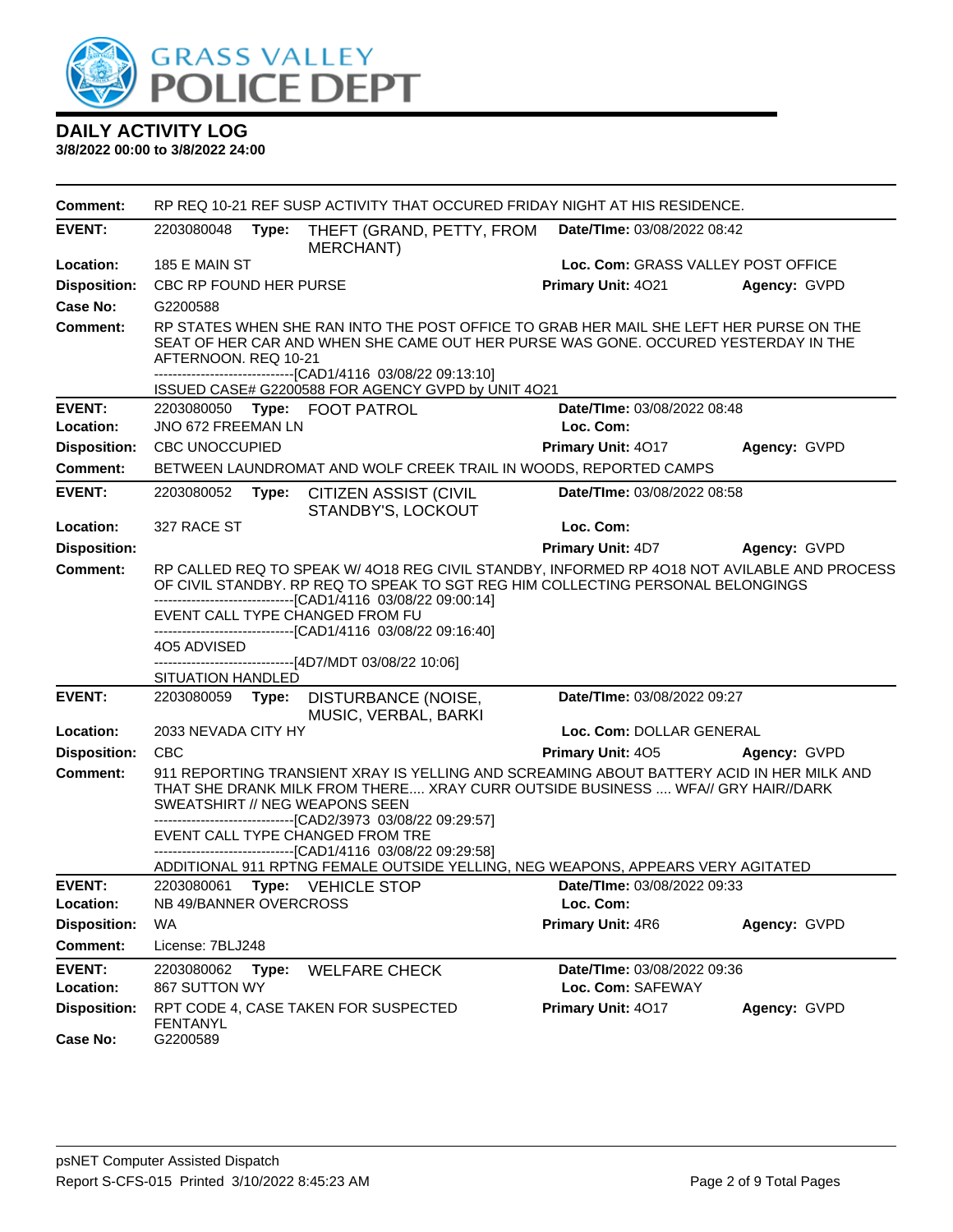

| <b>Comment:</b>            | S RP WAS LEAVING HE COULD SEE A MALE SUBJ LAYING IN A PLANTER BOX AND WAS NOT RESPONDED TO<br>THE RP, RP STATES HE IS ALIVE BECAUSE HIS HANDS WERE MOVING SUBJ NEAR THE ENTRANCE TO<br>THE PARKING LOT NEAR WENDYSPER RP THE SUBJ HAS A BIKE PARKED NEXT TO HIM BUT IS LAYING IN<br>AN ODD POSITION AND IN AN ODD PLACE WMA// BACKPACK NEAR HIM///LIGHT BLU JACKET AND BLU<br>JEANS//WHI BIKE NEXT TO HIM///NEG WEAPONS SEEN<br>-------------------------------[CAD1/4116 03/08/22 09:54:00]<br>ISSUED CASE# G2200589 FOR AGENCY GVPD by UNIT 4O17 |  |                                                                                                              |                                          |              |  |
|----------------------------|----------------------------------------------------------------------------------------------------------------------------------------------------------------------------------------------------------------------------------------------------------------------------------------------------------------------------------------------------------------------------------------------------------------------------------------------------------------------------------------------------------------------------------------------------|--|--------------------------------------------------------------------------------------------------------------|------------------------------------------|--------------|--|
| <b>EVENT:</b>              |                                                                                                                                                                                                                                                                                                                                                                                                                                                                                                                                                    |  | 2203080063 Type: 911 UNKNOWN                                                                                 | Date/TIme: 03/08/2022 09:43              |              |  |
|                            |                                                                                                                                                                                                                                                                                                                                                                                                                                                                                                                                                    |  | (HANGUPS, ABAN'S)                                                                                            |                                          |              |  |
| Location:                  | LAT: 39.23959100 LONG: -121.032622                                                                                                                                                                                                                                                                                                                                                                                                                                                                                                                 |  |                                                                                                              | Loc. Com:                                |              |  |
| <b>Disposition:</b>        | <b>HBD</b>                                                                                                                                                                                                                                                                                                                                                                                                                                                                                                                                         |  |                                                                                                              | <b>Primary Unit:</b>                     | Agency: GVPD |  |
| <b>Comment:</b>            |                                                                                                                                                                                                                                                                                                                                                                                                                                                                                                                                                    |  | 911 OPEN LINE, HEARD MULTIPLE SUBJ TALKING<br>---------------------------------[CAD2/3973 03/08/22 09:44:02] |                                          |              |  |
|                            | NEG HISTORY WITH NUMBER                                                                                                                                                                                                                                                                                                                                                                                                                                                                                                                            |  | -------------------------------[CAD2/3973_03/08/22_09:44:47]                                                 |                                          |              |  |
|                            | MESSAGE LEFT ON CALL BACK<br>***** EVENT CLOSED BY CAD1                                                                                                                                                                                                                                                                                                                                                                                                                                                                                            |  |                                                                                                              |                                          |              |  |
| <b>EVENT:</b>              | 2203080068 Type: FOLLOWUP                                                                                                                                                                                                                                                                                                                                                                                                                                                                                                                          |  |                                                                                                              | Date/TIme: 03/08/2022 10:02              |              |  |
| Location:                  | 314 PLEASANT ST                                                                                                                                                                                                                                                                                                                                                                                                                                                                                                                                    |  |                                                                                                              | Loc. Com:                                |              |  |
| <b>Disposition:</b>        | <b>CBC</b>                                                                                                                                                                                                                                                                                                                                                                                                                                                                                                                                         |  |                                                                                                              | Primary Unit: 4021                       | Agency: GVPD |  |
| <b>Comment:</b>            |                                                                                                                                                                                                                                                                                                                                                                                                                                                                                                                                                    |  | RP REQ 10-21 REG PURCHASING A FIREARM<br>-------------------------------[4O21/MDT 03/08/22 10:08]            |                                          |              |  |
|                            | RP ADVISED TO CALL DOJ                                                                                                                                                                                                                                                                                                                                                                                                                                                                                                                             |  |                                                                                                              |                                          |              |  |
| <b>EVENT:</b>              |                                                                                                                                                                                                                                                                                                                                                                                                                                                                                                                                                    |  | 2203080071 Type: 911 UNKNOWN<br>(HANGUPS, ABAN'S)                                                            | Date/TIme: 03/08/2022 10:17              |              |  |
| Location:                  | <b>49 STATE/WE MCKNIGHT WY</b>                                                                                                                                                                                                                                                                                                                                                                                                                                                                                                                     |  |                                                                                                              | Loc. Com:                                |              |  |
| <b>Disposition:</b>        | <b>HBD</b>                                                                                                                                                                                                                                                                                                                                                                                                                                                                                                                                         |  |                                                                                                              | <b>Primary Unit:</b>                     | Agency: GVPD |  |
| <b>Comment:</b>            | 911 MISDIAL WHILE DRIVING, C4<br>***** EVENT CLOSED BY CAD2                                                                                                                                                                                                                                                                                                                                                                                                                                                                                        |  |                                                                                                              |                                          |              |  |
| <b>EVENT:</b>              | 2203080073 Type: FOLLOWUP                                                                                                                                                                                                                                                                                                                                                                                                                                                                                                                          |  |                                                                                                              | Date/TIme: 03/08/2022 10:30              |              |  |
| Location:                  | 627 E MAIN ST                                                                                                                                                                                                                                                                                                                                                                                                                                                                                                                                      |  |                                                                                                              | Loc. Com: MOULE PAINT & GLASS            |              |  |
| <b>Disposition:</b>        | <b>CBC</b>                                                                                                                                                                                                                                                                                                                                                                                                                                                                                                                                         |  |                                                                                                              | <b>Primary Unit: 402</b>                 | Agency: GVPD |  |
| <b>Comment:</b>            |                                                                                                                                                                                                                                                                                                                                                                                                                                                                                                                                                    |  | --------------------------------[CAD2/3973 03/08/22 10:32:51]<br>EVENT LOCATION CHANGED FROM 627 E MAIN      |                                          |              |  |
| <b>EVENT:</b>              |                                                                                                                                                                                                                                                                                                                                                                                                                                                                                                                                                    |  | 2203080075 Type: SUSPICIOUS CIRCUMSTANCE<br>(VEHICLE, PERSON                                                 | Date/TIme: 03/08/2022 10:36              |              |  |
| Location:                  | 115 UNION JACK ST # 56                                                                                                                                                                                                                                                                                                                                                                                                                                                                                                                             |  |                                                                                                              | Loc. Com:                                |              |  |
| <b>Disposition:</b>        | <b>CBC</b>                                                                                                                                                                                                                                                                                                                                                                                                                                                                                                                                         |  |                                                                                                              | <b>Primary Unit: 4D7</b>                 | Agency: GVPD |  |
| Comment:                   | $10 - 21.$                                                                                                                                                                                                                                                                                                                                                                                                                                                                                                                                         |  | RP REPORTING SHE HAS A STALKER THAT WILL NOT LEAVE HER ALONE, SUBJ NOT CURR THERE. RP REQ                    |                                          |              |  |
| <b>EVENT:</b><br>Location: | 2203080076<br>1400 SEGSWORTH WY #8                                                                                                                                                                                                                                                                                                                                                                                                                                                                                                                 |  | Type: SERVICE, CIVIL, SUBPOENA                                                                               | Date/TIme: 03/08/2022 10:36<br>Loc. Com: |              |  |
| <b>Disposition:</b>        | GS                                                                                                                                                                                                                                                                                                                                                                                                                                                                                                                                                 |  |                                                                                                              | Primary Unit: 4V72                       | Agency: GVPD |  |
| <b>Comment:</b>            |                                                                                                                                                                                                                                                                                                                                                                                                                                                                                                                                                    |  | ------------------------[CAD3/3980_03/08/22_10:39:00]<br>EVENT LOCATION CHANGED FROM 1400 SEGSWORTH 8        |                                          |              |  |
| <b>EVENT:</b><br>Location: | HENDERSON ST/COLFAX AV                                                                                                                                                                                                                                                                                                                                                                                                                                                                                                                             |  | 2203080077 Type: ABANDONED VEHICLES                                                                          | Date/TIme: 03/08/2022 10:40<br>Loc. Com: |              |  |
| <b>Disposition:</b>        |                                                                                                                                                                                                                                                                                                                                                                                                                                                                                                                                                    |  |                                                                                                              | Primary Unit: 4D7                        | Agency: GVPD |  |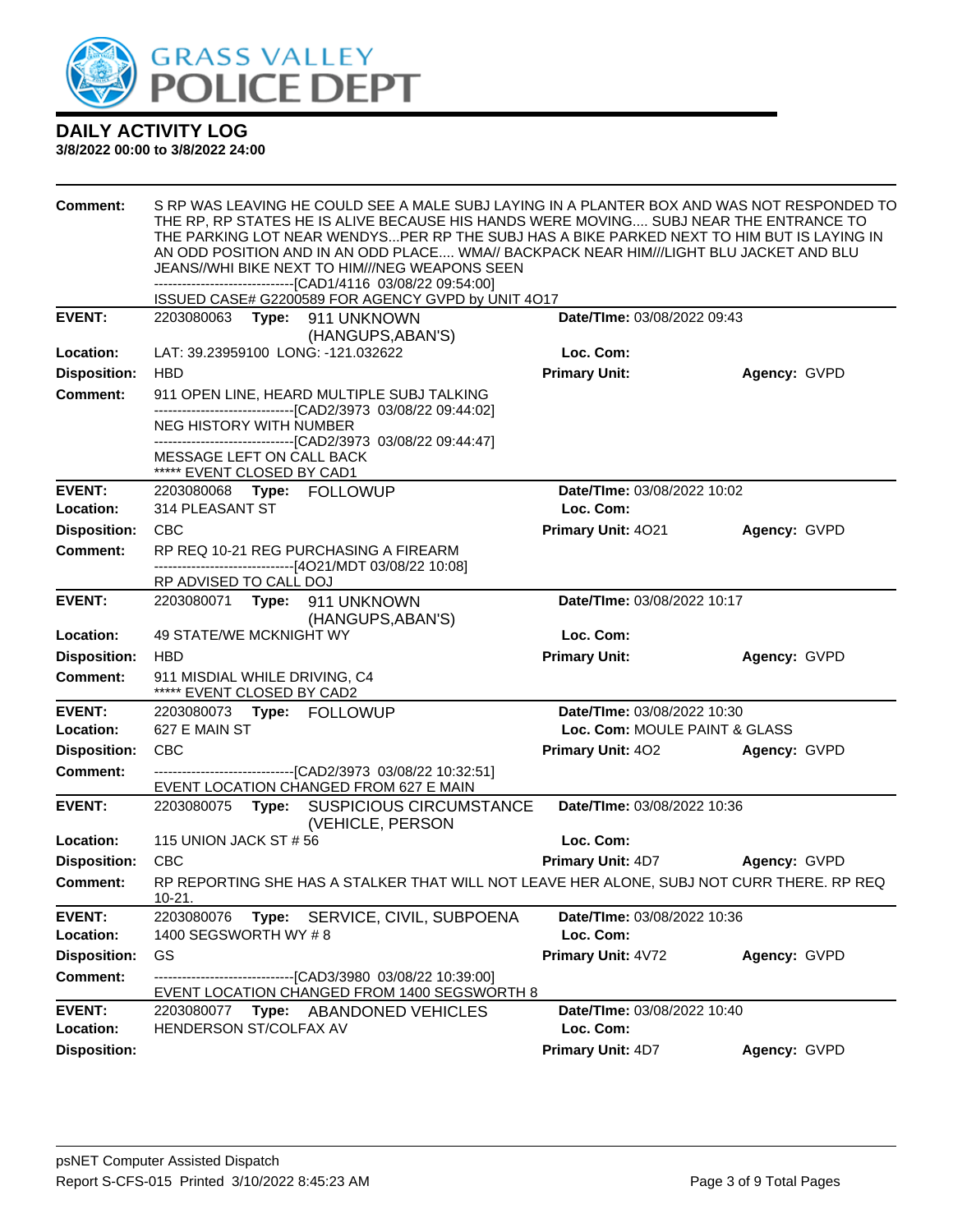

| <b>Comment:</b>            | LIGHT GREEN/BRO HONDA// CA PLATE// 6BVH191 THAT HAS BEEN PARKED IN THE AREA FOR THE LAST 8-12<br><b>MONTHS</b><br>------------------------------[CAD2/3973 03/08/22 10:41:07] |  |                                                                                                                                                                       |                                          |                                          |
|----------------------------|-------------------------------------------------------------------------------------------------------------------------------------------------------------------------------|--|-----------------------------------------------------------------------------------------------------------------------------------------------------------------------|------------------------------------------|------------------------------------------|
|                            |                                                                                                                                                                               |  | PLATE PROVIDED DOESNT RETURN<br>-------------------------[4D7/MDT 03/08/22 10:56]                                                                                     |                                          |                                          |
|                            | UTL VEHICLE                                                                                                                                                                   |  |                                                                                                                                                                       |                                          |                                          |
| <b>EVENT:</b><br>Location: | 2203080081<br>415 NEAL ST                                                                                                                                                     |  | Type: SERVICE, CIVIL, SUBPOENA                                                                                                                                        | Date/TIme: 03/08/2022 10:57<br>Loc. Com: |                                          |
| <b>Disposition:</b>        | GS                                                                                                                                                                            |  |                                                                                                                                                                       | Primary Unit: 4V72                       | Agency: GVPD                             |
| Comment:                   |                                                                                                                                                                               |  |                                                                                                                                                                       |                                          |                                          |
|                            |                                                                                                                                                                               |  | EVENT LOCATION CHANGED FROM 415 NEIL                                                                                                                                  |                                          |                                          |
| <b>EVENT:</b>              | 2203080085 <b>Type:</b>                                                                                                                                                       |  | 911 UNKNOWN<br>(HANGUPS, ABAN'S)                                                                                                                                      | Date/TIme: 03/08/2022 11:02              |                                          |
| Location:                  | 672 FREEMAN LN # A                                                                                                                                                            |  |                                                                                                                                                                       | Loc. Com: PETCO                          |                                          |
| <b>Disposition:</b>        | <b>HBD</b>                                                                                                                                                                    |  |                                                                                                                                                                       | <b>Primary Unit:</b>                     | Agency: GVPD                             |
| Comment:                   | <b>ABANDON</b>                                                                                                                                                                |  |                                                                                                                                                                       |                                          |                                          |
|                            |                                                                                                                                                                               |  | ------------------------------[CAD2/3973_03/08/22 11:02:27]<br>ON CALL BACK RP ADVISED ACCIDENTAL, C4<br>-------------------------------[CAD2/3973_03/08/22_11:02:38] |                                          |                                          |
|                            | ***** EVENT CLOSED BY CAD2                                                                                                                                                    |  | EVENT LOCATION CHANGED FROM LAT: 39.20058600 LONG: -121.056772 GRASS VALLEY                                                                                           |                                          |                                          |
| <b>EVENT:</b>              |                                                                                                                                                                               |  | 2203080088 Type: FOLLOWUP                                                                                                                                             | Date/TIme: 03/08/2022 11:21              |                                          |
| Location:                  | <b>123 MARGARET LANE</b>                                                                                                                                                      |  |                                                                                                                                                                       | Loc. Com:                                |                                          |
| <b>Disposition:</b>        | <b>RPT</b>                                                                                                                                                                    |  |                                                                                                                                                                       | <b>Primary Unit: 402</b>                 | Agency: GVPD                             |
| Case No:                   | G2200590                                                                                                                                                                      |  |                                                                                                                                                                       |                                          |                                          |
| <b>Comment:</b>            | <b>GRAFFITI REMOVAL</b>                                                                                                                                                       |  |                                                                                                                                                                       |                                          |                                          |
|                            |                                                                                                                                                                               |  | -------------------------------[CAD1/4116 03/08/22 11:48:35]<br>ISSUED CASE# G2200590 FOR AGENCY GVPD by UNIT 4O2                                                     |                                          |                                          |
| <b>EVENT:</b>              |                                                                                                                                                                               |  | 2203080089 Type: ANIMALS (ABUSE, LOOSE,<br>FOUND, INJURED)                                                                                                            | Date/TIme: 03/08/2022 11:25              |                                          |
| Location:                  | 629 KATE HAYES ST                                                                                                                                                             |  |                                                                                                                                                                       | Loc. Com:                                |                                          |
| <b>Disposition:</b>        | <b>CBC</b>                                                                                                                                                                    |  |                                                                                                                                                                       | Primary Unit: 4Z32                       | Agency: GVPD                             |
| <b>Comment:</b>            |                                                                                                                                                                               |  | --------------------------------[CAD1/4116 03/08/22 11:27:59]                                                                                                         |                                          |                                          |
|                            |                                                                                                                                                                               |  | EVENT LOCATION CHANGED FROM 629 KATE HAYES                                                                                                                            |                                          |                                          |
| <b>EVENT:</b>              | 2203080096                                                                                                                                                                    |  | Type: FOOT PATROL                                                                                                                                                     | Date/TIme: 03/08/2022 11:53              |                                          |
| Location:                  | IN WOODS JSO 265 SUTTON                                                                                                                                                       |  |                                                                                                                                                                       | Loc. Com:                                |                                          |
| <b>Disposition:</b>        | <b>CBC</b>                                                                                                                                                                    |  |                                                                                                                                                                       | Primary Unit: 4017                       | Agency: GVPD                             |
| <b>Comment:</b>            |                                                                                                                                                                               |  | ----------------------------------[CAD1/4116 03/08/22 11:57:03]<br>EVENT LOCATION CHANGED FROM JSO 265 SUTTON                                                         |                                          |                                          |
| <b>EVENT:</b>              | 2203080097 Type:                                                                                                                                                              |  | RESTRAINING ORDERS (TRO,<br>OAH, CUSTODY, C                                                                                                                           | Date/TIme: 03/08/2022 11:56              |                                          |
| Location:                  | 129 S AUBURN ST                                                                                                                                                               |  |                                                                                                                                                                       |                                          | Loc. Com: GRASS VALLEY POLICE DEPARTMENT |
| <b>Disposition:</b>        |                                                                                                                                                                               |  |                                                                                                                                                                       | Primary Unit: 4D7                        | Agency: GVPD                             |
| Case No:                   | G2200591                                                                                                                                                                      |  |                                                                                                                                                                       |                                          |                                          |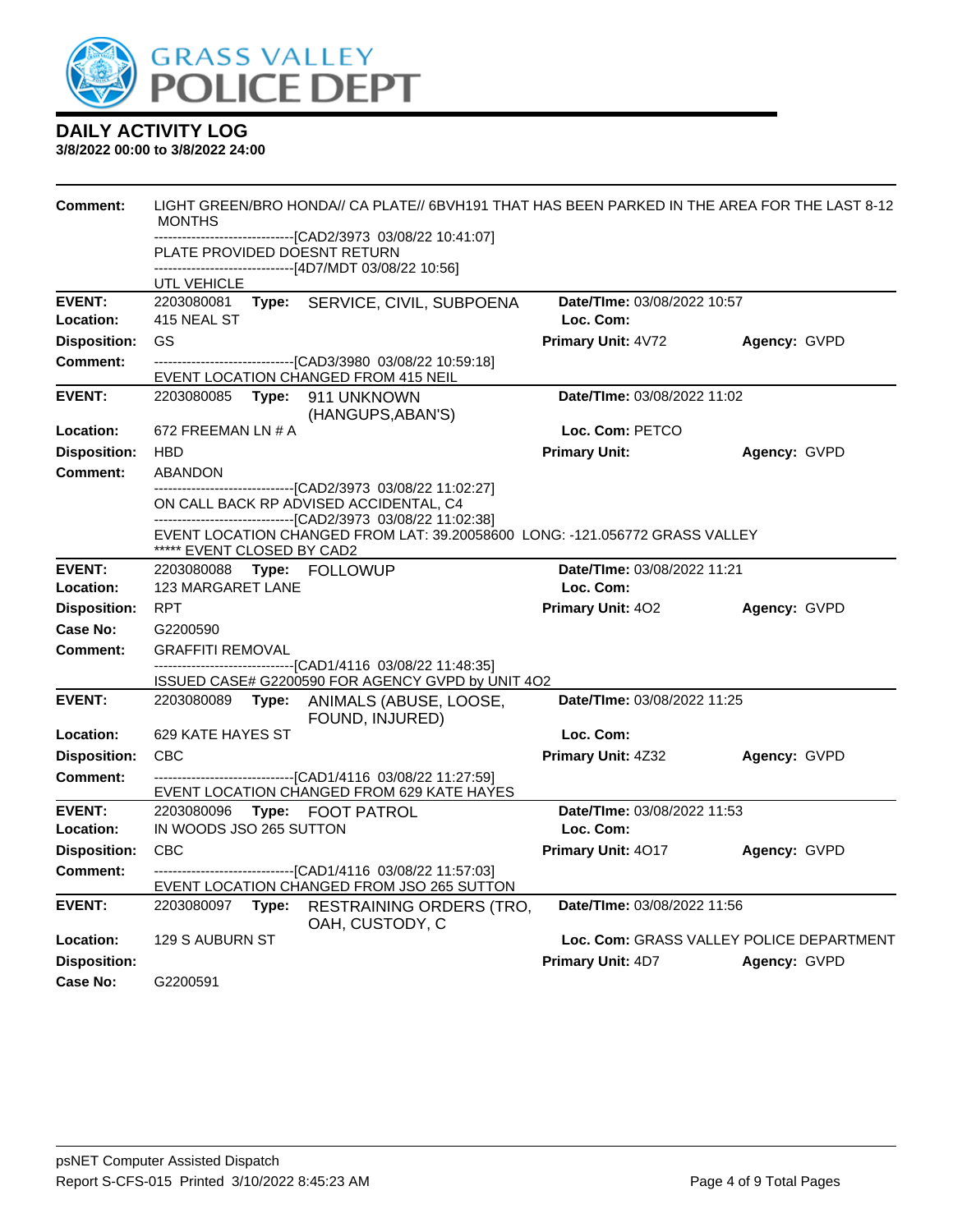

| <b>Comment:</b><br><b>EVENT:</b> | RP STATES HE IS AT GVPD TO PICK UP HIS CHILD FOR A CUSTODY EXCHANGE AND THE SUBJ IS<br>REFUSING. RP HAS COURT ORDER PAPERWORK WITH HIM<br>-------------------------------[CAD2/3973 03/08/22 12:12:09]<br>PER 4D7, TRO WITH THE RP BEING RESTRAINED WAS RECENTLY GRANTED, REQ DEPUTY GET<br>PAPERWORK AND RESPOND TO GVPD TO SERVE RP<br>--------------------------------[CAD2/3973 03/08/22 12:12:18]<br>1P51 ADVISED AND LOOKING FOR PAPERWORK<br>--------------------------------[CAD2/3973 03/08/22 12:48:49]<br>ISSUED CASE# G2200591 FOR AGENCY GVPD by UNIT 4D7<br>------------------------------[4D7/MDT 03/08/22 13:34]<br>MALE WAS SERVED TRO AND PROVIDED A COPY. FEMALE WAS SERVED COPY OF TEMP CUSTODY ORDER<br>AND PROVIDED A COPY. EXCHANGE COMPLETED.<br>Date/TIme: 03/08/2022 12:16<br>2203080100 Type: ALL OTHERS                                                                                                                                                                                                                                                                                                                                         |                                          |              |  |  |  |
|----------------------------------|-----------------------------------------------------------------------------------------------------------------------------------------------------------------------------------------------------------------------------------------------------------------------------------------------------------------------------------------------------------------------------------------------------------------------------------------------------------------------------------------------------------------------------------------------------------------------------------------------------------------------------------------------------------------------------------------------------------------------------------------------------------------------------------------------------------------------------------------------------------------------------------------------------------------------------------------------------------------------------------------------------------------------------------------------------------------------------------------------------------------------------------------------------------------------------|------------------------------------------|--------------|--|--|--|
| Location:                        | 403 CHAPEL ST                                                                                                                                                                                                                                                                                                                                                                                                                                                                                                                                                                                                                                                                                                                                                                                                                                                                                                                                                                                                                                                                                                                                                               | Loc. Com:                                |              |  |  |  |
| <b>Disposition:</b>              | <b>CBC</b>                                                                                                                                                                                                                                                                                                                                                                                                                                                                                                                                                                                                                                                                                                                                                                                                                                                                                                                                                                                                                                                                                                                                                                  | <b>Primary Unit: 405</b>                 | Agency: GVPD |  |  |  |
| <b>Comment:</b>                  | RP REQ 10-21 REG TENANT REFUSING TO MOVE OUT UNLESS OWNER PAYS \$150,000<br>--------------------------------[4O5/MDT 03/08/22 12:32]                                                                                                                                                                                                                                                                                                                                                                                                                                                                                                                                                                                                                                                                                                                                                                                                                                                                                                                                                                                                                                        |                                          |              |  |  |  |
|                                  | RP STATES EVICTION IS ALREADY IN PROCESS. TENANTS STATEMENTS DO NOT MEET CRITERIA FOR 518<br>PC.                                                                                                                                                                                                                                                                                                                                                                                                                                                                                                                                                                                                                                                                                                                                                                                                                                                                                                                                                                                                                                                                            |                                          |              |  |  |  |
| <b>EVENT:</b><br>Location:       | 2203080105    Type: FOOT PATROL<br>DORSEY MARKETPLACE                                                                                                                                                                                                                                                                                                                                                                                                                                                                                                                                                                                                                                                                                                                                                                                                                                                                                                                                                                                                                                                                                                                       | Date/TIme: 03/08/2022 12:48<br>Loc. Com: |              |  |  |  |
| <b>Disposition:</b>              | <b>CBC</b>                                                                                                                                                                                                                                                                                                                                                                                                                                                                                                                                                                                                                                                                                                                                                                                                                                                                                                                                                                                                                                                                                                                                                                  | Primary Unit: 4017                       | Agency: GVPD |  |  |  |
| <b>Comment:</b>                  | TOP OF SPRINGHILL DR                                                                                                                                                                                                                                                                                                                                                                                                                                                                                                                                                                                                                                                                                                                                                                                                                                                                                                                                                                                                                                                                                                                                                        |                                          |              |  |  |  |
| <b>EVENT:</b>                    | 2203080107 Type: TRAFFIC ACCIDENT                                                                                                                                                                                                                                                                                                                                                                                                                                                                                                                                                                                                                                                                                                                                                                                                                                                                                                                                                                                                                                                                                                                                           | Date/TIme: 03/08/2022 12:53              |              |  |  |  |
| Location:                        | NO CHURCH ST/RICHARDSON ST<br>Loc. Com:                                                                                                                                                                                                                                                                                                                                                                                                                                                                                                                                                                                                                                                                                                                                                                                                                                                                                                                                                                                                                                                                                                                                     |                                          |              |  |  |  |
| <b>Disposition:</b>              | ARA                                                                                                                                                                                                                                                                                                                                                                                                                                                                                                                                                                                                                                                                                                                                                                                                                                                                                                                                                                                                                                                                                                                                                                         | Primary Unit: 4023                       | Agency: GVPD |  |  |  |
| <b>Case No:</b>                  | G2200592                                                                                                                                                                                                                                                                                                                                                                                                                                                                                                                                                                                                                                                                                                                                                                                                                                                                                                                                                                                                                                                                                                                                                                    |                                          |              |  |  |  |
| <b>Comment:</b>                  | 911 REPORTING 3 VEH TC, UNK INJURIES, RP LIVES ON CORNER AND HEARD/SEES IT<br>------------------------------[CAD1/4116 03/08/22 12:54:40]<br>ADDTIONAL 911 RPTNG SAME, UNK INJURIES, XFR TO CALFIRE<br>--------------------------------[CAD1/4116 03/08/22 12:55:29]<br>RP STATES DRIVER IS "ON DRUGS"<br>--------------------------------[CAD2/3973 03/08/22 13:12:15]<br>ISSUED CASE# G2200592 FOR AGENCY GVPD by UNIT 4O5<br>--------------------------------[CAD1/4116 03/08/22 13:55:36]<br>TOW ASSIGNED-CELESTIAL VALLEY TOWING, 875 IDAHO MARYLAND DR, GRASS VALLEY, 5302723353,<br>--------------------------------[CAD1/4116 03/08/22 13:55:55]<br>CELESTIAL VALLEY TOWING ETA 20 MINS<br>------------------------------[CAD1/4116 03/08/22 14:13:45]<br>10-39 AAA TOW, PRIVATE PARTY REQ - MMM TOWING ETA APROX 20 MINS<br>FCN/3702205002566<br>-------------------------------[CAD1/4116_03/08/22 15:18:09]<br>VALLEY PHLEB WILL CALL BACK WITH ETA<br>--------------------------------[CAD2/3973 03/08/22 15:26:07]<br>PHLEB CALLED BACK ADV NO ONE AVAILABLE<br>----------------------------------[4O23/MDT 03/08/22 16:43]<br>BOOKED FOR 23152(F)VC & 20002VC |                                          |              |  |  |  |
| <b>EVENT:</b><br>Location:       |                                                                                                                                                                                                                                                                                                                                                                                                                                                                                                                                                                                                                                                                                                                                                                                                                                                                                                                                                                                                                                                                                                                                                                             | Date/TIme: 03/08/2022 13:12              |              |  |  |  |
| <b>Disposition:</b>              | 12281 ROUGH AND READY HY<br><b>CBC</b>                                                                                                                                                                                                                                                                                                                                                                                                                                                                                                                                                                                                                                                                                                                                                                                                                                                                                                                                                                                                                                                                                                                                      | Loc. Com:<br><b>Primary Unit: 4D10</b>   |              |  |  |  |
| <b>Comment:</b>                  | -------------------------------[CAD2/3973 03/08/22 13:12:53]                                                                                                                                                                                                                                                                                                                                                                                                                                                                                                                                                                                                                                                                                                                                                                                                                                                                                                                                                                                                                                                                                                                |                                          | Agency: GVPD |  |  |  |
|                                  | EVENT LOCATION CHANGED FROM 12281 ROUGH READY HWY<br>-------------------------[CAD2/3973_03/08/22 13:13:04]<br>EVENT LOCATION CHANGED FROM 12281 ROUGH AND READY RD                                                                                                                                                                                                                                                                                                                                                                                                                                                                                                                                                                                                                                                                                                                                                                                                                                                                                                                                                                                                         |                                          |              |  |  |  |
|                                  |                                                                                                                                                                                                                                                                                                                                                                                                                                                                                                                                                                                                                                                                                                                                                                                                                                                                                                                                                                                                                                                                                                                                                                             |                                          |              |  |  |  |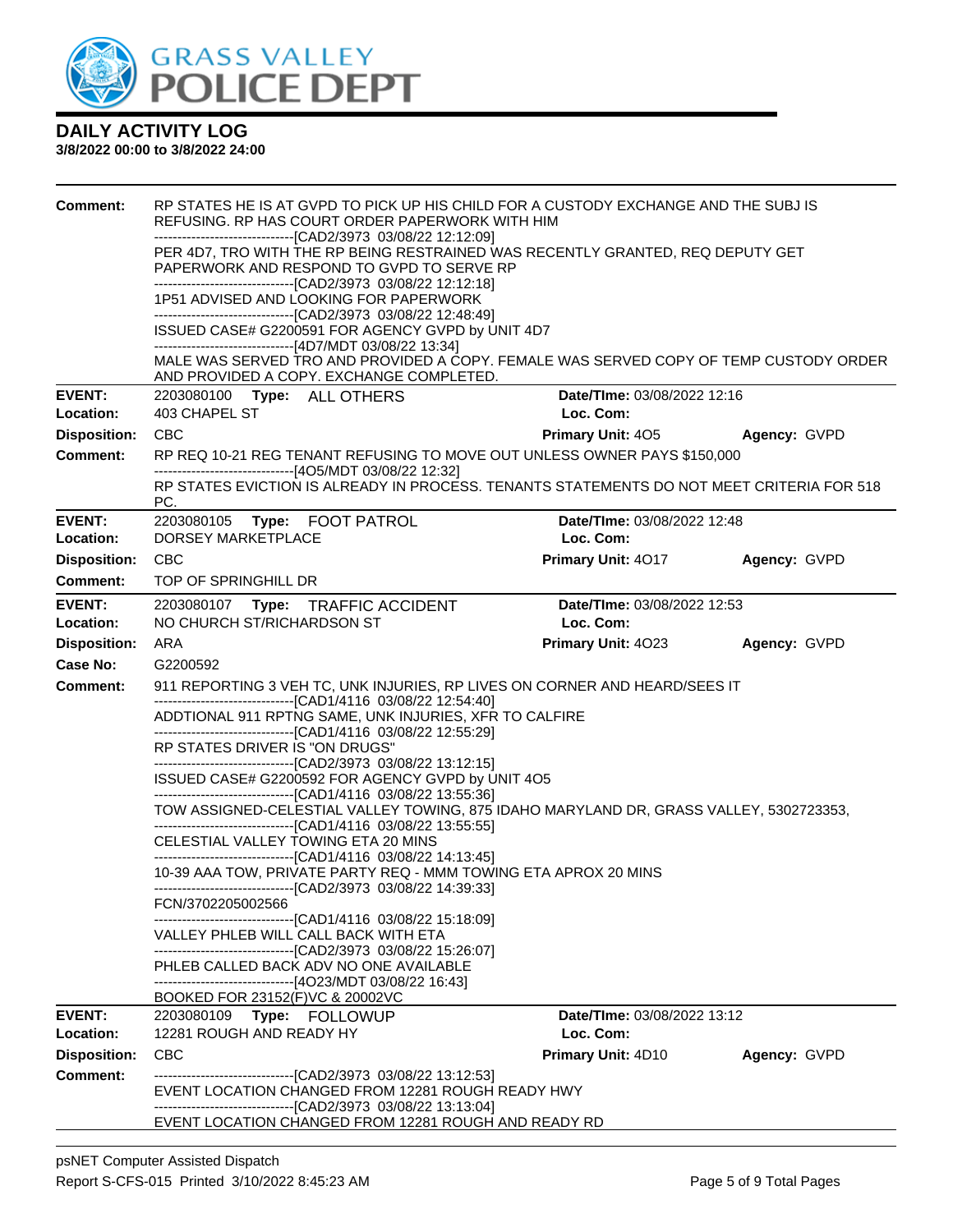

| <b>EVENT:</b>              | 2203080112                                  | Type: | <b>COMMUNITY POLICING</b><br><b>ACTION</b>                                                                                                                                                                                                                                                                                                 | <b>Date/Time: 03/08/2022 13:25</b>       |              |
|----------------------------|---------------------------------------------|-------|--------------------------------------------------------------------------------------------------------------------------------------------------------------------------------------------------------------------------------------------------------------------------------------------------------------------------------------------|------------------------------------------|--------------|
| Location:                  | S AUBURN ST AT TINLOY ST                    |       |                                                                                                                                                                                                                                                                                                                                            | Loc. Com:                                |              |
| <b>Disposition:</b>        | <b>CBC</b>                                  |       |                                                                                                                                                                                                                                                                                                                                            | Primary Unit: 402                        | Agency: GVPD |
| <b>Comment:</b>            |                                             |       | GRAFFITI REMOVAL, FROM CALTRANS SUPPORT PILLAR                                                                                                                                                                                                                                                                                             |                                          |              |
| <b>EVENT:</b>              | 2203080113                                  | Type: | <b>COMMUNITY POLICING</b><br><b>ACTION</b>                                                                                                                                                                                                                                                                                                 | Date/TIme: 03/08/2022 13:26              |              |
| Location:                  | 125 E MAIN ST                               |       |                                                                                                                                                                                                                                                                                                                                            | Loc. Com:                                |              |
| <b>Disposition:</b>        | CBC                                         |       |                                                                                                                                                                                                                                                                                                                                            | Primary Unit: 402                        | Agency: GVPD |
| <b>Comment:</b>            | <b>CITY HALL</b>                            |       |                                                                                                                                                                                                                                                                                                                                            |                                          |              |
| <b>EVENT:</b>              | 2203080118                                  | Type: | <b>CITIZEN ASSIST (CIVIL</b><br>STANDBY'S, LOCKOUT                                                                                                                                                                                                                                                                                         | Date/TIme: 03/08/2022 14:08              |              |
| Location:                  | 1262 SUTTON WY                              |       |                                                                                                                                                                                                                                                                                                                                            | Loc. Com: HOSPITALITY HOUSE 530 271 7144 |              |
| <b>Disposition:</b>        | CBC 98T, CLEARED                            |       |                                                                                                                                                                                                                                                                                                                                            | Primary Unit: 4017                       | Agency: GVPD |
| Comment:                   | <b>CLEARANCE X1</b>                         |       |                                                                                                                                                                                                                                                                                                                                            |                                          |              |
| <b>EVENT:</b><br>Location: | 2203080119<br><b>BRUNSWICK RD/SUTTON WY</b> | Type: | <b>TRAFFIC ACCIDENT</b>                                                                                                                                                                                                                                                                                                                    | Date/TIme: 03/08/2022 14:09<br>Loc. Com: |              |
| <b>Disposition:</b>        | <b>RPT 555</b>                              |       |                                                                                                                                                                                                                                                                                                                                            | Primary Unit: 4K19                       | Agency: GVPD |
| <b>Case No:</b>            | G2200593                                    |       |                                                                                                                                                                                                                                                                                                                                            |                                          |              |
| Comment:                   |                                             |       | RP ADVISING HE WAS REAR ENDED, BOTH PARTIES PULLED OVER INTO SPEEDWAY GAS STATION CURR.<br>NEG INJURIES, RP REQ LE RESPONSE BECAUSE THE SUSP HAS NO INSURANCE, LICENSE OR PROOF OF<br>INSURANCE. RP IS IN 2018 WHI CHEVY SILVERADO AND OTHER VEH IS MAROON FORD EXPLORER<br>---------------------------------[CAD2/3973 03/08/22 14:27:47] |                                          |              |
|                            |                                             |       | ISSUED CASE# G2200593 FOR AGENCY GVPD by UNIT 4K19                                                                                                                                                                                                                                                                                         |                                          |              |
| <b>EVENT:</b>              | 2203080128                                  |       | Type: COMMUNITY POLICING<br><b>ACTION</b>                                                                                                                                                                                                                                                                                                  | Date/TIme: 03/08/2022 14:30              |              |
| Location:                  | 660 MINNIE ST                               |       |                                                                                                                                                                                                                                                                                                                                            | Loc. Com: CONDON PARK                    |              |
| <b>Disposition:</b>        | CBC                                         |       |                                                                                                                                                                                                                                                                                                                                            | Primary Unit: 402                        | Agency: GVPD |
| <b>Comment:</b>            |                                             |       | --------------------------------[CAD2/3973 03/08/22 14:42:29]<br>EVENT LOCATION CHANGED FROM 660 MINNIE ST                                                                                                                                                                                                                                 |                                          |              |
| <b>EVENT:</b>              | 2203080133 Type:                            |       | DISTURBANCE (NOISE,<br>MUSIC, VERBAL, BARKI                                                                                                                                                                                                                                                                                                | Date/TIme: 03/08/2022 15:01              |              |
| Location:                  | <b>BRUNSWICK RD/SUTTON WY</b>               |       |                                                                                                                                                                                                                                                                                                                                            | Loc. Com: SPEEDWAY                       |              |
| <b>Disposition:</b>        | <b>HBD</b>                                  |       |                                                                                                                                                                                                                                                                                                                                            | <b>Primary Unit:</b>                     | Agency: GVPD |
| <b>Comment:</b>            | EVENT CLOSED BY CAD2                        |       | MALE SUBJ IN SILV SCION WAS TRYING TO GET INTO A 415PHYSICAL WITH THE RP. SUBJ LEFT TWDS<br>BRUNWSWICK. RP NOT REQ CONTACT. INFO ONLY                                                                                                                                                                                                      |                                          |              |
| <b>EVENT:</b>              | 2203080137                                  | Type: | ANIMALS (ABUSE, LOOSE,<br>FOUND, INJURED)                                                                                                                                                                                                                                                                                                  | Date/TIme: 03/08/2022 15:12              |              |
| Location:                  | 129 W MCKNIGHT WY                           |       |                                                                                                                                                                                                                                                                                                                                            | Loc. Com: SPD                            |              |
| <b>Disposition:</b>        | <b>CBC</b>                                  |       |                                                                                                                                                                                                                                                                                                                                            | Primary Unit: 4Z32                       | Agency: GVPD |
| <b>Comment:</b>            | <u>5 AGO UNK DOT.</u>                       |       | 911 REPORTING DOG JUMPED OUT OF VEH AND CANNOT FIND. VEH IS BLK/WHI HUSKY "TOBY"LAST SEEN                                                                                                                                                                                                                                                  |                                          |              |
| <b>EVENT:</b>              | 2203080139                                  | Type: | 911 UNKNOWN<br>(HANGUPS, ABAN'S)                                                                                                                                                                                                                                                                                                           | Date/TIme: 03/08/2022 15:25              |              |
| Location:                  |                                             |       | LAT: 39.22755400 LONG: -121.068327                                                                                                                                                                                                                                                                                                         | Loc. Com:                                |              |
| <b>Disposition:</b>        | HBD                                         |       |                                                                                                                                                                                                                                                                                                                                            | <b>Primary Unit:</b>                     | Agency: GVPD |
| <b>Comment:</b>            | ***** EVENT CLOSED BY CAD2                  |       | OPEN LINE SOUNDS LIKE CHILD PLAYING WITH PHONE. UNABLE TO CALL BACK                                                                                                                                                                                                                                                                        |                                          |              |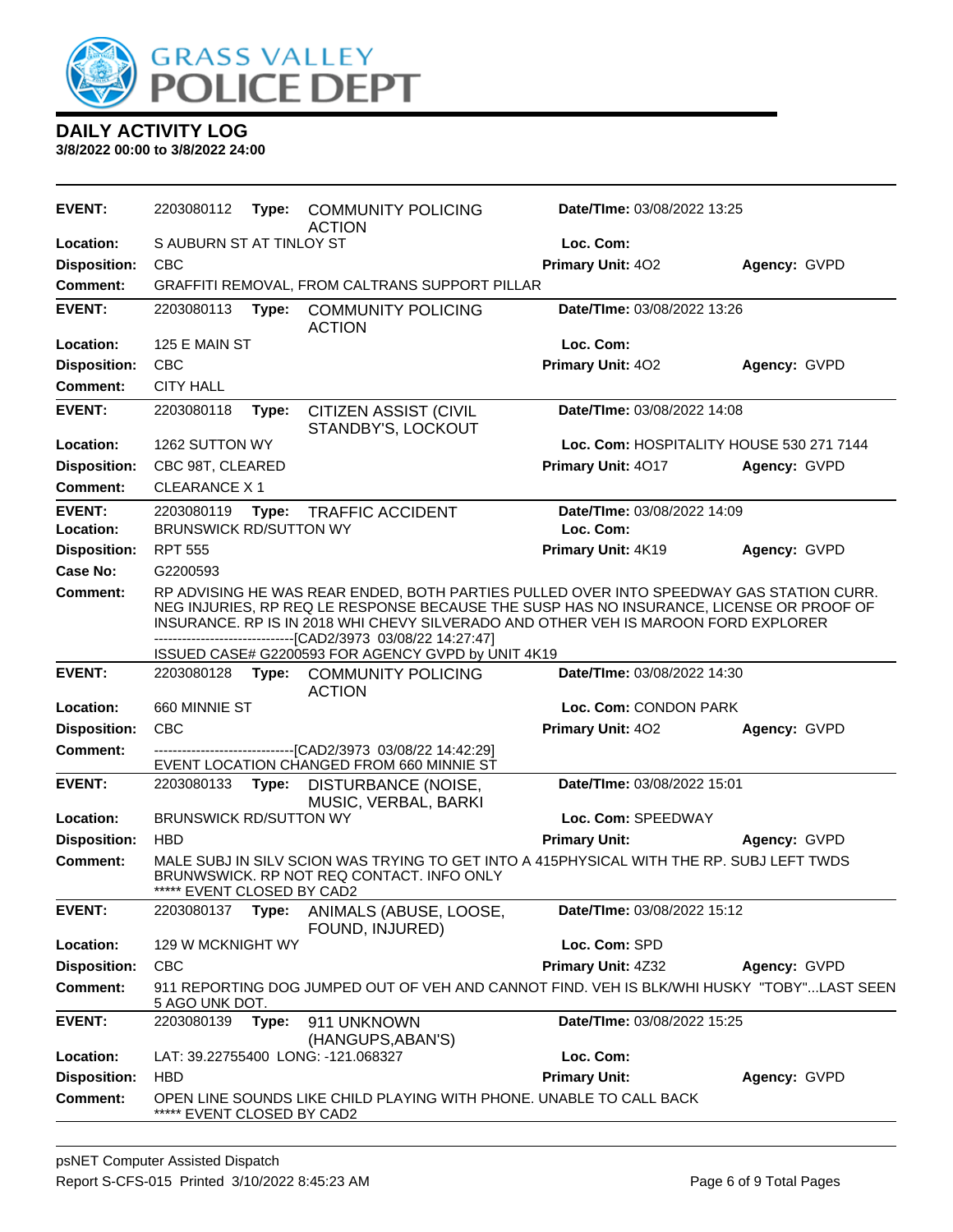

| Loc. Com:<br>Location:<br>265 SUTTON WY<br>Primary Unit: 4017<br><b>Disposition:</b><br><b>CBC</b><br>Agency: GVPD<br>OW AT CAMP JJUST SOUTH OF LISTED<br>Comment:<br>--------------------------------[CAD2/3973 03/08/22 16:13:24]<br>EVENT LOCATION CHANGED FROM 265 SUTTON<br><b>EVENT:</b><br>Date/TIme: 03/08/2022 16:26<br>2203080152 Type: VEHICLE STOP<br>Loc. Com:<br>Location:<br><b>49 STATE/WE MCKNIGHT WY</b><br><b>Disposition:</b><br>Primary Unit: 4K19<br>WA.<br>Agency: GVPD<br><b>Comment:</b><br>License: 6BWS493<br>SВ<br>-------------------------------[CAD2/3973 03/08/22 16:27:46]<br>EVENT LOCATION CHANGED FROM HWY 49/MCKNIGHT<br><b>EVENT:</b><br>Date/TIme: 03/08/2022 17:17<br>2203080159 Type: THEFT (GRAND, PETTY, FROM<br><b>MERCHANT)</b><br>Location:<br>108 W MAIN ST<br>Loc. Com: NEVADA CLUB<br><b>Disposition:</b><br><b>Primary Unit: 405</b><br>Agency: GVPD<br>RPT CASE TAKEN, FU PENDING SURVEILLANCE<br>G2200594<br>Case No:<br>RPS WALLET WAS STOLEN ON SUNDAY, BUSINESS HAS FOOTAGE. RP STANDING BY AT GVPD<br>Comment:<br>---------------------------------[CAD1/4074 03/08/22 17:25:41]<br>ISSUED CASE# G2200594 FOR AGENCY GVPD by UNIT 4O5<br><b>EVENT:</b><br>2203080163 Type: VEHICLE STOP<br>Date/TIme: 03/08/2022 17:44<br>Loc. Com:<br>Location:<br>360 ALTA ST<br><b>Disposition:</b><br>WA<br>Primary Unit: 4K19<br>Agency: GVPD<br><b>Comment:</b><br>License: 5SKU191<br>----------------------[CAD1/4074_03/08/22 17:44:39]<br>EVENT LOCATION CHANGED FROM 360 ALTA ST<br><b>EVENT:</b><br>Date/TIme: 03/08/2022 17:49<br>2203080165<br>Type:<br>ANIMALS (ABUSE, LOOSE,<br>FOUND, INJURED)<br>Loc. Com:<br>Location:<br>539 JENKINS ST<br><b>Disposition:</b><br><b>HBD</b><br><b>Primary Unit:</b><br>Agency: GVPD<br>RP RPTG ONGOING ISSUES WITH LOOSE AGGRESSIVE DOG, DESC BRO PIT BULL CURRENTLY IN THE RW<br><b>Comment:</b><br>-------------------------------[CAD3/3980 03/08/22 17:51:06]<br>RP FOUND OUT AC IS OFF DUTY AND WILL FOLLOW UP WITH AC TOMORROW<br>***** EVENT CLOSED BY CAD3<br><b>EVENT:</b><br>Date/TIme: 03/08/2022 18:32<br>2203080171<br>Type: THREATS<br>246 ARCADIA DR<br>Loc. Com:<br>Location:<br><b>Disposition:</b><br>Primary Unit: 404<br><b>CBC MEDIATED</b><br>Agency: GVPD<br><b>Comment:</b><br>RP RPTG THREATS FROM NEIGHBOR. REQG PERSONAL CTC<br><b>EVENT:</b><br>Date/TIme: 03/08/2022 19:21<br>2203080177<br>Type:<br><b>WELFARE CHECK</b><br>Loc. Com:<br>Location:<br>424 MARYLAND DR<br>Primary Unit: 409<br><b>Disposition:</b><br>RPT VOLUNTARY EVAL<br>Agency: GVPD<br>Case No:<br>G2200595<br>Comment:<br>911 REQG WELFARE CHECK ON DAUGHTER WHO RELAPSED ON ALCOHOL TODAY AND IS MAKING VAGUE<br>1146 STATEMENTS.<br>--------------------------------[CAD1/4074 03/08/22 19:59:16] | <b>EVENT:</b> | 2203080149 | Type: | <b>ORDINANCES</b><br>(COUNTY/MUNICIPAL) | <b>Date/Time: 03/08/2022 16:13</b> |  |
|-----------------------------------------------------------------------------------------------------------------------------------------------------------------------------------------------------------------------------------------------------------------------------------------------------------------------------------------------------------------------------------------------------------------------------------------------------------------------------------------------------------------------------------------------------------------------------------------------------------------------------------------------------------------------------------------------------------------------------------------------------------------------------------------------------------------------------------------------------------------------------------------------------------------------------------------------------------------------------------------------------------------------------------------------------------------------------------------------------------------------------------------------------------------------------------------------------------------------------------------------------------------------------------------------------------------------------------------------------------------------------------------------------------------------------------------------------------------------------------------------------------------------------------------------------------------------------------------------------------------------------------------------------------------------------------------------------------------------------------------------------------------------------------------------------------------------------------------------------------------------------------------------------------------------------------------------------------------------------------------------------------------------------------------------------------------------------------------------------------------------------------------------------------------------------------------------------------------------------------------------------------------------------------------------------------------------------------------------------------------------------------------------------------------------------------------------------------------------------------------------------------------------------------------------------------------------------------------------------------------------------------------------------------------------------------------------------------------------------------------------------------------------------------------------------|---------------|------------|-------|-----------------------------------------|------------------------------------|--|
|                                                                                                                                                                                                                                                                                                                                                                                                                                                                                                                                                                                                                                                                                                                                                                                                                                                                                                                                                                                                                                                                                                                                                                                                                                                                                                                                                                                                                                                                                                                                                                                                                                                                                                                                                                                                                                                                                                                                                                                                                                                                                                                                                                                                                                                                                                                                                                                                                                                                                                                                                                                                                                                                                                                                                                                                     |               |            |       |                                         |                                    |  |
|                                                                                                                                                                                                                                                                                                                                                                                                                                                                                                                                                                                                                                                                                                                                                                                                                                                                                                                                                                                                                                                                                                                                                                                                                                                                                                                                                                                                                                                                                                                                                                                                                                                                                                                                                                                                                                                                                                                                                                                                                                                                                                                                                                                                                                                                                                                                                                                                                                                                                                                                                                                                                                                                                                                                                                                                     |               |            |       |                                         |                                    |  |
|                                                                                                                                                                                                                                                                                                                                                                                                                                                                                                                                                                                                                                                                                                                                                                                                                                                                                                                                                                                                                                                                                                                                                                                                                                                                                                                                                                                                                                                                                                                                                                                                                                                                                                                                                                                                                                                                                                                                                                                                                                                                                                                                                                                                                                                                                                                                                                                                                                                                                                                                                                                                                                                                                                                                                                                                     |               |            |       |                                         |                                    |  |
|                                                                                                                                                                                                                                                                                                                                                                                                                                                                                                                                                                                                                                                                                                                                                                                                                                                                                                                                                                                                                                                                                                                                                                                                                                                                                                                                                                                                                                                                                                                                                                                                                                                                                                                                                                                                                                                                                                                                                                                                                                                                                                                                                                                                                                                                                                                                                                                                                                                                                                                                                                                                                                                                                                                                                                                                     |               |            |       |                                         |                                    |  |
|                                                                                                                                                                                                                                                                                                                                                                                                                                                                                                                                                                                                                                                                                                                                                                                                                                                                                                                                                                                                                                                                                                                                                                                                                                                                                                                                                                                                                                                                                                                                                                                                                                                                                                                                                                                                                                                                                                                                                                                                                                                                                                                                                                                                                                                                                                                                                                                                                                                                                                                                                                                                                                                                                                                                                                                                     |               |            |       |                                         |                                    |  |
|                                                                                                                                                                                                                                                                                                                                                                                                                                                                                                                                                                                                                                                                                                                                                                                                                                                                                                                                                                                                                                                                                                                                                                                                                                                                                                                                                                                                                                                                                                                                                                                                                                                                                                                                                                                                                                                                                                                                                                                                                                                                                                                                                                                                                                                                                                                                                                                                                                                                                                                                                                                                                                                                                                                                                                                                     |               |            |       |                                         |                                    |  |
|                                                                                                                                                                                                                                                                                                                                                                                                                                                                                                                                                                                                                                                                                                                                                                                                                                                                                                                                                                                                                                                                                                                                                                                                                                                                                                                                                                                                                                                                                                                                                                                                                                                                                                                                                                                                                                                                                                                                                                                                                                                                                                                                                                                                                                                                                                                                                                                                                                                                                                                                                                                                                                                                                                                                                                                                     |               |            |       |                                         |                                    |  |
|                                                                                                                                                                                                                                                                                                                                                                                                                                                                                                                                                                                                                                                                                                                                                                                                                                                                                                                                                                                                                                                                                                                                                                                                                                                                                                                                                                                                                                                                                                                                                                                                                                                                                                                                                                                                                                                                                                                                                                                                                                                                                                                                                                                                                                                                                                                                                                                                                                                                                                                                                                                                                                                                                                                                                                                                     |               |            |       |                                         |                                    |  |
|                                                                                                                                                                                                                                                                                                                                                                                                                                                                                                                                                                                                                                                                                                                                                                                                                                                                                                                                                                                                                                                                                                                                                                                                                                                                                                                                                                                                                                                                                                                                                                                                                                                                                                                                                                                                                                                                                                                                                                                                                                                                                                                                                                                                                                                                                                                                                                                                                                                                                                                                                                                                                                                                                                                                                                                                     |               |            |       |                                         |                                    |  |
|                                                                                                                                                                                                                                                                                                                                                                                                                                                                                                                                                                                                                                                                                                                                                                                                                                                                                                                                                                                                                                                                                                                                                                                                                                                                                                                                                                                                                                                                                                                                                                                                                                                                                                                                                                                                                                                                                                                                                                                                                                                                                                                                                                                                                                                                                                                                                                                                                                                                                                                                                                                                                                                                                                                                                                                                     |               |            |       |                                         |                                    |  |
|                                                                                                                                                                                                                                                                                                                                                                                                                                                                                                                                                                                                                                                                                                                                                                                                                                                                                                                                                                                                                                                                                                                                                                                                                                                                                                                                                                                                                                                                                                                                                                                                                                                                                                                                                                                                                                                                                                                                                                                                                                                                                                                                                                                                                                                                                                                                                                                                                                                                                                                                                                                                                                                                                                                                                                                                     |               |            |       |                                         |                                    |  |
|                                                                                                                                                                                                                                                                                                                                                                                                                                                                                                                                                                                                                                                                                                                                                                                                                                                                                                                                                                                                                                                                                                                                                                                                                                                                                                                                                                                                                                                                                                                                                                                                                                                                                                                                                                                                                                                                                                                                                                                                                                                                                                                                                                                                                                                                                                                                                                                                                                                                                                                                                                                                                                                                                                                                                                                                     |               |            |       |                                         |                                    |  |
|                                                                                                                                                                                                                                                                                                                                                                                                                                                                                                                                                                                                                                                                                                                                                                                                                                                                                                                                                                                                                                                                                                                                                                                                                                                                                                                                                                                                                                                                                                                                                                                                                                                                                                                                                                                                                                                                                                                                                                                                                                                                                                                                                                                                                                                                                                                                                                                                                                                                                                                                                                                                                                                                                                                                                                                                     |               |            |       |                                         |                                    |  |
|                                                                                                                                                                                                                                                                                                                                                                                                                                                                                                                                                                                                                                                                                                                                                                                                                                                                                                                                                                                                                                                                                                                                                                                                                                                                                                                                                                                                                                                                                                                                                                                                                                                                                                                                                                                                                                                                                                                                                                                                                                                                                                                                                                                                                                                                                                                                                                                                                                                                                                                                                                                                                                                                                                                                                                                                     |               |            |       |                                         |                                    |  |
|                                                                                                                                                                                                                                                                                                                                                                                                                                                                                                                                                                                                                                                                                                                                                                                                                                                                                                                                                                                                                                                                                                                                                                                                                                                                                                                                                                                                                                                                                                                                                                                                                                                                                                                                                                                                                                                                                                                                                                                                                                                                                                                                                                                                                                                                                                                                                                                                                                                                                                                                                                                                                                                                                                                                                                                                     |               |            |       |                                         |                                    |  |
|                                                                                                                                                                                                                                                                                                                                                                                                                                                                                                                                                                                                                                                                                                                                                                                                                                                                                                                                                                                                                                                                                                                                                                                                                                                                                                                                                                                                                                                                                                                                                                                                                                                                                                                                                                                                                                                                                                                                                                                                                                                                                                                                                                                                                                                                                                                                                                                                                                                                                                                                                                                                                                                                                                                                                                                                     |               |            |       |                                         |                                    |  |
|                                                                                                                                                                                                                                                                                                                                                                                                                                                                                                                                                                                                                                                                                                                                                                                                                                                                                                                                                                                                                                                                                                                                                                                                                                                                                                                                                                                                                                                                                                                                                                                                                                                                                                                                                                                                                                                                                                                                                                                                                                                                                                                                                                                                                                                                                                                                                                                                                                                                                                                                                                                                                                                                                                                                                                                                     |               |            |       |                                         |                                    |  |
|                                                                                                                                                                                                                                                                                                                                                                                                                                                                                                                                                                                                                                                                                                                                                                                                                                                                                                                                                                                                                                                                                                                                                                                                                                                                                                                                                                                                                                                                                                                                                                                                                                                                                                                                                                                                                                                                                                                                                                                                                                                                                                                                                                                                                                                                                                                                                                                                                                                                                                                                                                                                                                                                                                                                                                                                     |               |            |       |                                         |                                    |  |
|                                                                                                                                                                                                                                                                                                                                                                                                                                                                                                                                                                                                                                                                                                                                                                                                                                                                                                                                                                                                                                                                                                                                                                                                                                                                                                                                                                                                                                                                                                                                                                                                                                                                                                                                                                                                                                                                                                                                                                                                                                                                                                                                                                                                                                                                                                                                                                                                                                                                                                                                                                                                                                                                                                                                                                                                     |               |            |       |                                         |                                    |  |
|                                                                                                                                                                                                                                                                                                                                                                                                                                                                                                                                                                                                                                                                                                                                                                                                                                                                                                                                                                                                                                                                                                                                                                                                                                                                                                                                                                                                                                                                                                                                                                                                                                                                                                                                                                                                                                                                                                                                                                                                                                                                                                                                                                                                                                                                                                                                                                                                                                                                                                                                                                                                                                                                                                                                                                                                     |               |            |       |                                         |                                    |  |
|                                                                                                                                                                                                                                                                                                                                                                                                                                                                                                                                                                                                                                                                                                                                                                                                                                                                                                                                                                                                                                                                                                                                                                                                                                                                                                                                                                                                                                                                                                                                                                                                                                                                                                                                                                                                                                                                                                                                                                                                                                                                                                                                                                                                                                                                                                                                                                                                                                                                                                                                                                                                                                                                                                                                                                                                     |               |            |       |                                         |                                    |  |
|                                                                                                                                                                                                                                                                                                                                                                                                                                                                                                                                                                                                                                                                                                                                                                                                                                                                                                                                                                                                                                                                                                                                                                                                                                                                                                                                                                                                                                                                                                                                                                                                                                                                                                                                                                                                                                                                                                                                                                                                                                                                                                                                                                                                                                                                                                                                                                                                                                                                                                                                                                                                                                                                                                                                                                                                     |               |            |       |                                         |                                    |  |
|                                                                                                                                                                                                                                                                                                                                                                                                                                                                                                                                                                                                                                                                                                                                                                                                                                                                                                                                                                                                                                                                                                                                                                                                                                                                                                                                                                                                                                                                                                                                                                                                                                                                                                                                                                                                                                                                                                                                                                                                                                                                                                                                                                                                                                                                                                                                                                                                                                                                                                                                                                                                                                                                                                                                                                                                     |               |            |       |                                         |                                    |  |
|                                                                                                                                                                                                                                                                                                                                                                                                                                                                                                                                                                                                                                                                                                                                                                                                                                                                                                                                                                                                                                                                                                                                                                                                                                                                                                                                                                                                                                                                                                                                                                                                                                                                                                                                                                                                                                                                                                                                                                                                                                                                                                                                                                                                                                                                                                                                                                                                                                                                                                                                                                                                                                                                                                                                                                                                     |               |            |       |                                         |                                    |  |
|                                                                                                                                                                                                                                                                                                                                                                                                                                                                                                                                                                                                                                                                                                                                                                                                                                                                                                                                                                                                                                                                                                                                                                                                                                                                                                                                                                                                                                                                                                                                                                                                                                                                                                                                                                                                                                                                                                                                                                                                                                                                                                                                                                                                                                                                                                                                                                                                                                                                                                                                                                                                                                                                                                                                                                                                     |               |            |       |                                         |                                    |  |
|                                                                                                                                                                                                                                                                                                                                                                                                                                                                                                                                                                                                                                                                                                                                                                                                                                                                                                                                                                                                                                                                                                                                                                                                                                                                                                                                                                                                                                                                                                                                                                                                                                                                                                                                                                                                                                                                                                                                                                                                                                                                                                                                                                                                                                                                                                                                                                                                                                                                                                                                                                                                                                                                                                                                                                                                     |               |            |       |                                         |                                    |  |
|                                                                                                                                                                                                                                                                                                                                                                                                                                                                                                                                                                                                                                                                                                                                                                                                                                                                                                                                                                                                                                                                                                                                                                                                                                                                                                                                                                                                                                                                                                                                                                                                                                                                                                                                                                                                                                                                                                                                                                                                                                                                                                                                                                                                                                                                                                                                                                                                                                                                                                                                                                                                                                                                                                                                                                                                     |               |            |       |                                         |                                    |  |
|                                                                                                                                                                                                                                                                                                                                                                                                                                                                                                                                                                                                                                                                                                                                                                                                                                                                                                                                                                                                                                                                                                                                                                                                                                                                                                                                                                                                                                                                                                                                                                                                                                                                                                                                                                                                                                                                                                                                                                                                                                                                                                                                                                                                                                                                                                                                                                                                                                                                                                                                                                                                                                                                                                                                                                                                     |               |            |       |                                         |                                    |  |
|                                                                                                                                                                                                                                                                                                                                                                                                                                                                                                                                                                                                                                                                                                                                                                                                                                                                                                                                                                                                                                                                                                                                                                                                                                                                                                                                                                                                                                                                                                                                                                                                                                                                                                                                                                                                                                                                                                                                                                                                                                                                                                                                                                                                                                                                                                                                                                                                                                                                                                                                                                                                                                                                                                                                                                                                     |               |            |       |                                         |                                    |  |
|                                                                                                                                                                                                                                                                                                                                                                                                                                                                                                                                                                                                                                                                                                                                                                                                                                                                                                                                                                                                                                                                                                                                                                                                                                                                                                                                                                                                                                                                                                                                                                                                                                                                                                                                                                                                                                                                                                                                                                                                                                                                                                                                                                                                                                                                                                                                                                                                                                                                                                                                                                                                                                                                                                                                                                                                     |               |            |       |                                         |                                    |  |
|                                                                                                                                                                                                                                                                                                                                                                                                                                                                                                                                                                                                                                                                                                                                                                                                                                                                                                                                                                                                                                                                                                                                                                                                                                                                                                                                                                                                                                                                                                                                                                                                                                                                                                                                                                                                                                                                                                                                                                                                                                                                                                                                                                                                                                                                                                                                                                                                                                                                                                                                                                                                                                                                                                                                                                                                     |               |            |       |                                         |                                    |  |
|                                                                                                                                                                                                                                                                                                                                                                                                                                                                                                                                                                                                                                                                                                                                                                                                                                                                                                                                                                                                                                                                                                                                                                                                                                                                                                                                                                                                                                                                                                                                                                                                                                                                                                                                                                                                                                                                                                                                                                                                                                                                                                                                                                                                                                                                                                                                                                                                                                                                                                                                                                                                                                                                                                                                                                                                     |               |            |       |                                         |                                    |  |
|                                                                                                                                                                                                                                                                                                                                                                                                                                                                                                                                                                                                                                                                                                                                                                                                                                                                                                                                                                                                                                                                                                                                                                                                                                                                                                                                                                                                                                                                                                                                                                                                                                                                                                                                                                                                                                                                                                                                                                                                                                                                                                                                                                                                                                                                                                                                                                                                                                                                                                                                                                                                                                                                                                                                                                                                     |               |            |       |                                         |                                    |  |
|                                                                                                                                                                                                                                                                                                                                                                                                                                                                                                                                                                                                                                                                                                                                                                                                                                                                                                                                                                                                                                                                                                                                                                                                                                                                                                                                                                                                                                                                                                                                                                                                                                                                                                                                                                                                                                                                                                                                                                                                                                                                                                                                                                                                                                                                                                                                                                                                                                                                                                                                                                                                                                                                                                                                                                                                     |               |            |       |                                         |                                    |  |
|                                                                                                                                                                                                                                                                                                                                                                                                                                                                                                                                                                                                                                                                                                                                                                                                                                                                                                                                                                                                                                                                                                                                                                                                                                                                                                                                                                                                                                                                                                                                                                                                                                                                                                                                                                                                                                                                                                                                                                                                                                                                                                                                                                                                                                                                                                                                                                                                                                                                                                                                                                                                                                                                                                                                                                                                     |               |            |       |                                         |                                    |  |
|                                                                                                                                                                                                                                                                                                                                                                                                                                                                                                                                                                                                                                                                                                                                                                                                                                                                                                                                                                                                                                                                                                                                                                                                                                                                                                                                                                                                                                                                                                                                                                                                                                                                                                                                                                                                                                                                                                                                                                                                                                                                                                                                                                                                                                                                                                                                                                                                                                                                                                                                                                                                                                                                                                                                                                                                     |               |            |       |                                         |                                    |  |
| ISSUED CASE# G2200595 FOR AGENCY GVPD by UNIT 4O9<br><b>EVENT:</b><br>Date/TIme: 03/08/2022 19:22                                                                                                                                                                                                                                                                                                                                                                                                                                                                                                                                                                                                                                                                                                                                                                                                                                                                                                                                                                                                                                                                                                                                                                                                                                                                                                                                                                                                                                                                                                                                                                                                                                                                                                                                                                                                                                                                                                                                                                                                                                                                                                                                                                                                                                                                                                                                                                                                                                                                                                                                                                                                                                                                                                   |               |            |       |                                         |                                    |  |
| 121 BANK ST<br>Loc. Com:<br>Location:                                                                                                                                                                                                                                                                                                                                                                                                                                                                                                                                                                                                                                                                                                                                                                                                                                                                                                                                                                                                                                                                                                                                                                                                                                                                                                                                                                                                                                                                                                                                                                                                                                                                                                                                                                                                                                                                                                                                                                                                                                                                                                                                                                                                                                                                                                                                                                                                                                                                                                                                                                                                                                                                                                                                                               |               |            |       |                                         |                                    |  |
| <b>Disposition:</b><br>Primary Unit: 4022<br>CBC EXT PATROLS TO FOLLOW, UTL JS<br>Agency: GVPD                                                                                                                                                                                                                                                                                                                                                                                                                                                                                                                                                                                                                                                                                                                                                                                                                                                                                                                                                                                                                                                                                                                                                                                                                                                                                                                                                                                                                                                                                                                                                                                                                                                                                                                                                                                                                                                                                                                                                                                                                                                                                                                                                                                                                                                                                                                                                                                                                                                                                                                                                                                                                                                                                                      |               |            |       |                                         |                                    |  |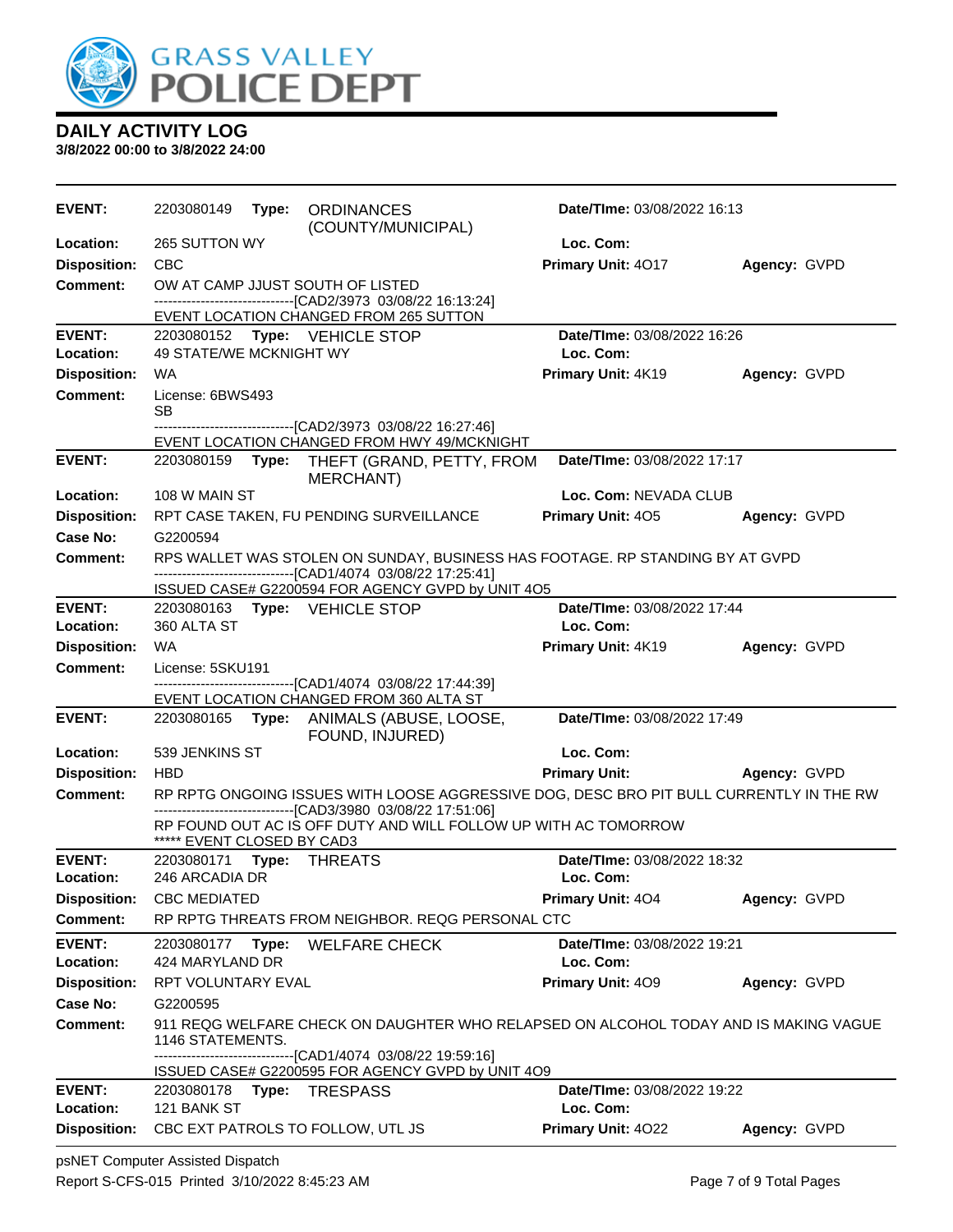

#### **3/8/2022 00:00 to 3/8/2022 24:00**

| <b>Comment:</b>     | EMPLOYEE RPTG 3 J'S SKATEBOARDING IN THE FRONT ENTRANCE TO PROPERTY. REQ THEY BE MOVED<br>ALONG. REQ EXT OF PARKING LOT AS WELL FOR CUSTOMER WHO ADV SHADY PEOPLE WERE LOOKING IN<br><b>VEHS</b> |       |                                                                                                                                                                             |                                          |              |
|---------------------|--------------------------------------------------------------------------------------------------------------------------------------------------------------------------------------------------|-------|-----------------------------------------------------------------------------------------------------------------------------------------------------------------------------|------------------------------------------|--------------|
|                     |                                                                                                                                                                                                  |       | ----------------------------[CAD1/4074_03/08/22 19:22:54]<br>EVENT CALL TYPE CHANGED FROM JUV                                                                               |                                          |              |
| <b>EVENT:</b>       | 2203080180                                                                                                                                                                                       |       | Type: SUBJECT STOP                                                                                                                                                          | Date/TIme: 03/08/2022 19:43              |              |
| Location:           | 999 SUTTON WY                                                                                                                                                                                    |       |                                                                                                                                                                             | Loc. Com: FLOUR GARDEN                   |              |
| <b>Disposition:</b> | CBC SUBJ C4                                                                                                                                                                                      |       |                                                                                                                                                                             | Primary Unit: 4022                       | Agency: GVPD |
| <b>Comment:</b>     | OW <sub>1</sub>                                                                                                                                                                                  |       |                                                                                                                                                                             |                                          |              |
|                     |                                                                                                                                                                                                  |       | -------------------------------[CAD1/4074_03/08/22 19:44:01]<br>EVENT LOCATION CHANGED FROM FLOUR GARDEN SUTTON                                                             |                                          |              |
| <b>EVENT:</b>       |                                                                                                                                                                                                  |       | 2203080181 Type: VEHICLE STOP                                                                                                                                               | Date/TIme: 03/08/2022 19:54              |              |
| Location:           | 1801 EA MAIN ST                                                                                                                                                                                  |       |                                                                                                                                                                             | Loc. Com: JACK IN THE BOX 530 272 3041   |              |
| <b>Disposition:</b> | ARA                                                                                                                                                                                              |       |                                                                                                                                                                             | Primary Unit: 4K19                       | Agency: GVPD |
| Case No:            | G2200596                                                                                                                                                                                         |       |                                                                                                                                                                             |                                          |              |
| Comment:            | License:<br>МC                                                                                                                                                                                   |       |                                                                                                                                                                             |                                          |              |
|                     |                                                                                                                                                                                                  |       | -------------------------------[CAD1/4074 03/08/22 19:54:34]<br>EVENT LOCATION CHANGED FROM JACK IN THE BOX<br>-------------------------------[CAD3/4051 03/08/22 20:02:24] |                                          |              |
|                     |                                                                                                                                                                                                  |       | TOW ASSIGNED-GOLD COUNTRY TOW, 1025 IDAHO MARYLAND DR, GRASS VALLEY, 5309555653,<br>-------------------------------[CAD3/4051 03/08/22 20:02:28]                            |                                          |              |
|                     | <b>ETA DRIVETIME</b>                                                                                                                                                                             |       | ------------------------------[CAD1/4074_03/08/22 20:14:31]                                                                                                                 |                                          |              |
|                     |                                                                                                                                                                                                  |       | ISSUED CASE# G2200596 FOR AGENCY GVPD by UNIT 4K19<br>------------------------------[CAD1/4074_03/08/22_20:24:58]                                                           |                                          |              |
|                     | FCN/3702206704593                                                                                                                                                                                |       |                                                                                                                                                                             |                                          |              |
| <b>EVENT:</b>       | 2203080184 Type:                                                                                                                                                                                 |       | <b>ORDINANCES</b><br>(COUNTY/MUNICIPAL)                                                                                                                                     | Date/TIme: 03/08/2022 20:12              |              |
| Location:           | 682 FREEMAN LN $# B$                                                                                                                                                                             |       |                                                                                                                                                                             | Loc. Com: VERIZON                        |              |
| <b>Disposition:</b> | CBC SUBJ ESCORTED TO VEH                                                                                                                                                                         |       |                                                                                                                                                                             | <b>Primary Unit: 409</b>                 | Agency: GVPD |
| Comment:            |                                                                                                                                                                                                  |       | RP RPTG TRANSIENTS DIGGING IN TRASH AT BACK OF BNS AND RP IS SCARED TO GO TO THEIR VEH.<br>REQG TO HAVE THEM MOVED ALONG                                                    |                                          |              |
| <b>EVENT:</b>       |                                                                                                                                                                                                  |       | 2203080191 Type: EXTRA PATROL                                                                                                                                               | Date/TIme: 03/08/2022 21:02              |              |
| <b>Disposition:</b> |                                                                                                                                                                                                  |       |                                                                                                                                                                             | Primary Unit: 4022                       | Agency: GVPD |
| Comment:            |                                                                                                                                                                                                  |       |                                                                                                                                                                             |                                          |              |
| <b>EVENT:</b>       | 2203080195                                                                                                                                                                                       | Type: | THEFT (GRAND, PETTY, FROM<br><b>MERCHANT)</b>                                                                                                                               | Date/TIme: 03/08/2022 22:18              |              |
| Location:           | 440 MARSHALL ST                                                                                                                                                                                  |       |                                                                                                                                                                             | Loc. Com:                                |              |
| <b>Disposition:</b> | CBC RP FOUND PURSE                                                                                                                                                                               |       |                                                                                                                                                                             | Primary Unit: 409                        | Agency: GVPD |
| <b>Comment:</b>     | <b>CLUB</b>                                                                                                                                                                                      |       | 911 RPTG BOYFRIEND STOLE RPS PURSE AFTER ARGUMENT. MALE LEFT AND POSS WENT TO NEVADA                                                                                        |                                          |              |
| <b>EVENT:</b>       | 2203080206                                                                                                                                                                                       | Type: | DISTURBANCE (NOISE,<br>MUSIC, VERBAL, BARKI                                                                                                                                 | Date/TIme: 03/08/2022 23:03              |              |
| Location:           | 613 LEDUC ST                                                                                                                                                                                     |       |                                                                                                                                                                             | Loc. Com:                                |              |
| <b>Disposition:</b> | <b>CBC</b>                                                                                                                                                                                       |       |                                                                                                                                                                             | Primary Unit: 409                        | Agency: GVPD |
| <b>Comment:</b>     |                                                                                                                                                                                                  |       | 911 RPTG 415 BETWEEN RP AND GF. GF IS HBD. NEG WEAPONS. GF WONT LET RP SLEEP AND IS<br>THROWING ITEMS AT RP AND BREAKING GLASS                                              |                                          |              |
| <b>EVENT:</b>       | 2203080209                                                                                                                                                                                       | Type: | ALARMS (SILENT, AUDIBLE,<br><b>COMMERCIAL, RES</b>                                                                                                                          | Date/TIme: 03/08/2022 23:34              |              |
| Location:           | 225 S AUBURN ST                                                                                                                                                                                  |       |                                                                                                                                                                             | Loc. Com: HENNESSY SCHOOL / GRASS VALLEY |              |
| <b>Disposition:</b> | CBC SECURE UNK REASON                                                                                                                                                                            |       |                                                                                                                                                                             | <b>CHARTER</b><br>Primary Unit: 4022     | Agency: GVPD |

psNET Computer Assisted Dispatch Report S-CFS-015 Printed 3/10/2022 8:45:23 AM Page 8 of 9 Total Pages